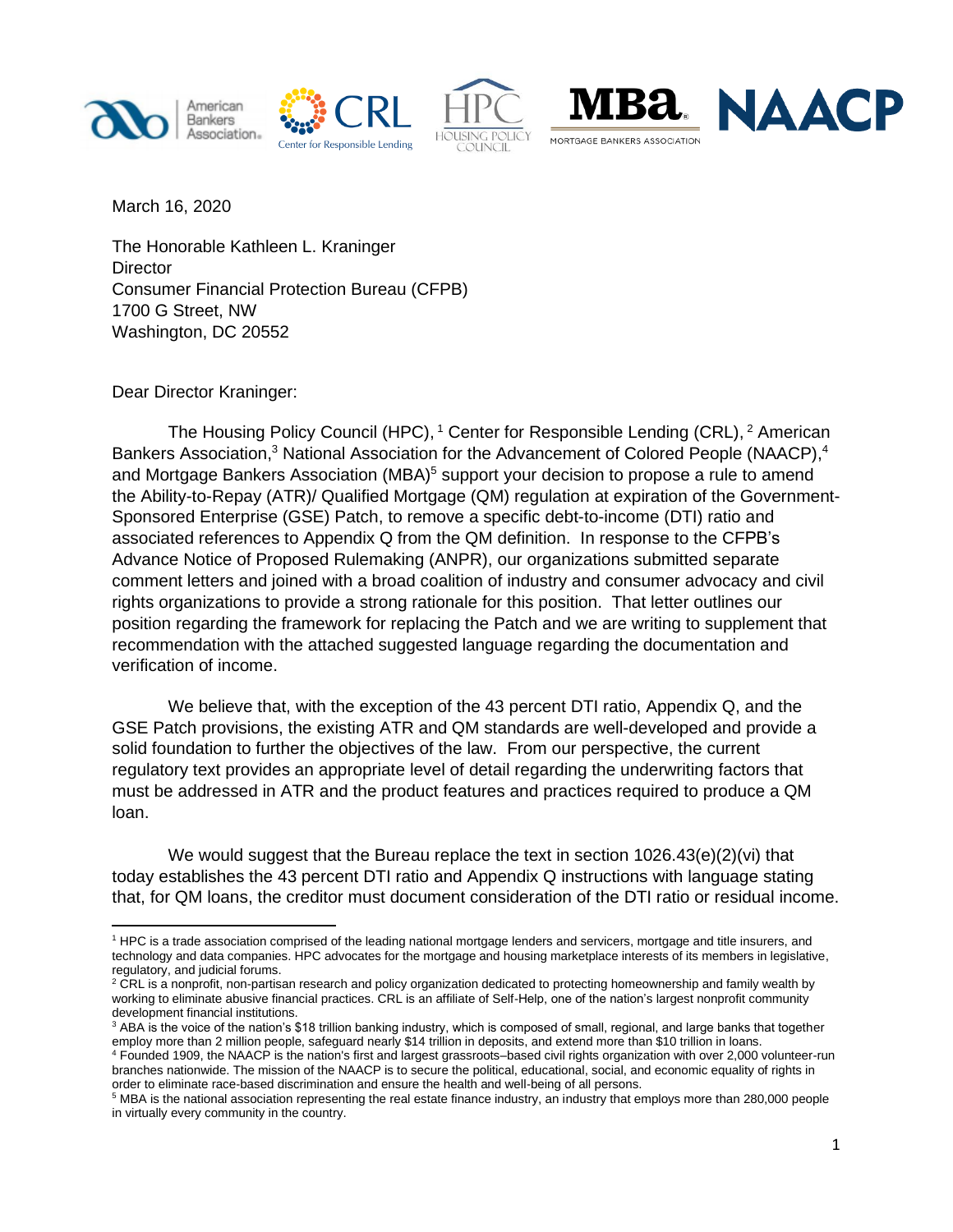The attached redline of the regulation highlights this change and offers minor wording suggestions to modify section 1026.43(e)(2)(v).

This replacement standard for section 1026.43(e)(2)(vi), requiring documentation of the creditor's consideration of DTI ratio or residual income, in conjunction with the existing but slightly amended QM mandate that the creditor document and verify the borrower's income and debts under section 1026.43 (e)(2)(v), would serve as an explicit affirmation *that* the borrower's debt and income were taken into account in the underwriting of the mortgage. As such, these standards appropriately reinforce but do not replicate the ATR factors within QM. The ATR provisions of the regulation continue to serve as the prescription for *how* the underwriting is performed and QM simply requires evidence *that* the relevant factors were considered.

At its core, we believe that these simple modifications to the regulation provide a sound and reasonable approach that achieves objectives promoted by many of the organizations that submitted comments in response to the ANPR. Preservation of the existing regulatory construct and text, with surgical removal of the DTI ratio threshold and Appendix Q from QM:

- reflects and reinforces the original statutory framework;
- preserves access to credit;
- retains the sound underwriting standards established in the ATR provisions of the rule, yet permits future improvements as the shift to cash-flow and net income underwriting are perfected; 6
- retains crucial product feature limitations that promote responsible lending; and
- protects the objective nature of the QM definition, which is necessary for the presumption of compliance with ATR to be conclusive for the subset of QM loans that are eligible for Safe Harbor treatment.

We offer these additional thoughts and proposed regulatory text with an appreciation for the broad array of issues that you are considering, so please do not hesitate to contact us with any questions about the ideas presented here *or* other components of the regulation for which you would like input. We stand ready to engage with you in any way that you deem helpful and appropriate.

Sincerely,

American Bankers Association Center for Responsible Lending Housing Policy Council Mortgage Bankers Association NAACP

<sup>&</sup>lt;sup>6</sup> ATR establishes sound underwriting parameters but does not prescribe a precise set of rules, an appropriate approach to allow investors, guarantors, insurers, and other risk takers as well as third-party firms who monitor, manage, and/or mitigate risk on behalf of these parties to set the specific terms most suitable for particular products or consumer profiles.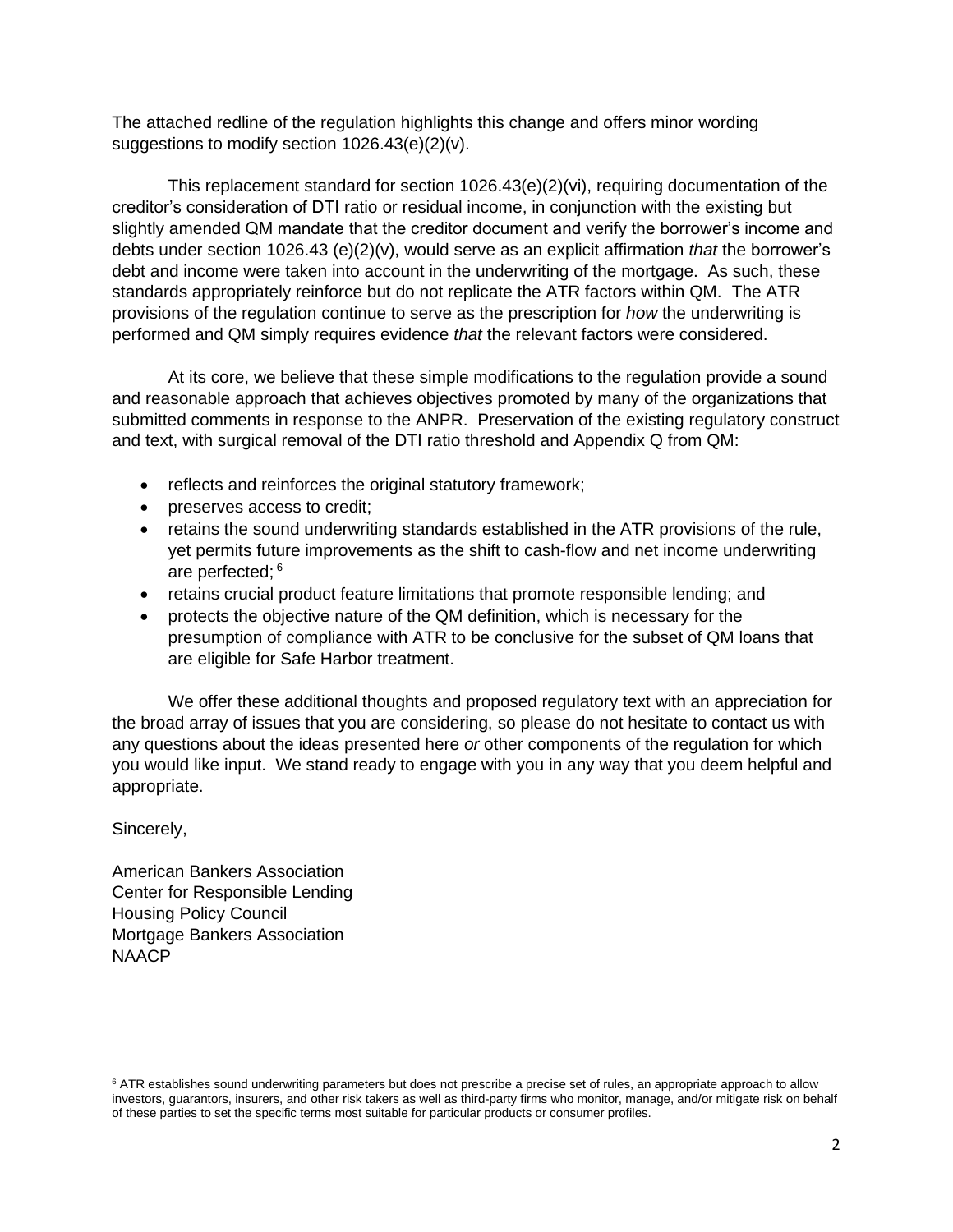## **DRAFT Redline of Certain Provisions of ATR/QM**

# **§1026.43 Minimum standards for transactions secured by a dwelling.**

**(e)** *Qualified mortgages*—

….

...

….

(2) *Qualified mortgage defined—general.* Except as provided in paragraph (e)(4), (e)(5), (e)(6), or (f) of this section, a qualified mortgage is a covered transaction:

(iv) For which the creditor underwrites the loan, taking into account the monthly payment for mortgage-related obligations, using:

(A) The maximum interest rate that may apply during the first five years after the date on which the first regular periodic payment will be due; and

(B) Periodic payments of principal and interest that will repay either:

(*1*) The outstanding principal balance over the remaining term of the loan as of the date the interest rate adjusts to the maximum interest rate set forth in paragraph (e)(2)(iv)(A) of this section, assuming the consumer will have made all required payments as due prior to that date; or

(*2*) The loan amount over the loan term;

(v) For which, at or before consummation, the creditor verifies, and documents consideration of, the following:

(A) The consumer's current or reasonably expected income or assets other than the value of the dwelling (including any real property attached to the dwelling) that secures the loan, in accordance with paragraphs (c)(2)(i) and (c)(4) of this section; and

(B) The consumer's current debt obligations, alimony, and child support in accordance with paragraphs (c)(2)(vi) and (c)(3) of this section; and

(vi) For which, at or before consummation, the creditor documents consideration of the consumer's monthly debt-to-income ratio or residual income.

### *Excerpts from Official Interpretations*

*43(e)(2) Qualified mortgage defined—general.*

*….*

*Paragraph 43(e)(2)(v).*

1. *General.* For guidance on satisfying §1026.43(e)(2)(v), a creditor may rely on commentary to §1026.43(c)(2)(i) and (vi), (c)(3), and (c)(4). In order for a loan to meet the standards of a qualified mortgage under § 1026.43(e)(2), paragraph  $43(e)(2)(v)$  requires that the creditor verifies, and documents consideration of, the factors listed in clauses 43(e)(2)(v)(A) and (B). A creditor documents consideration by maintaining records indicating that the creditor took those factors into account in the underwriting of the loan.

#### **Deleted:**

**Deleted:** considers and verifies at or before consummation …

**Deleted:** appendix Q and

**Deleted:** appendix Q and

**Deleted:** the ratio of the consumer's total monthly debt to total monthly income at the time of consummation does not exceed 43 percent. For purposes of this paragraph (e)(2)(vi), the ratio of the consumer's total monthly debt to total monthly income is determined:¶ (A) Except as provided in paragraph (e)(2)(vi)(B) of this section, in accordance with the standards in appendix Q;¶

(B) Using the consumer's monthly payment on:¶ (*1)* The covered transaction, including the monthly payment for mortgage-related obligations, in accordance with paragraph (e)(2)(iv) of this section; and¶

(*2)* Any simultaneous loan that the creditor knows or has reason to know will be made, in accordance with paragraphs (c)(2)(iv) and (c)(6) of this section.¶